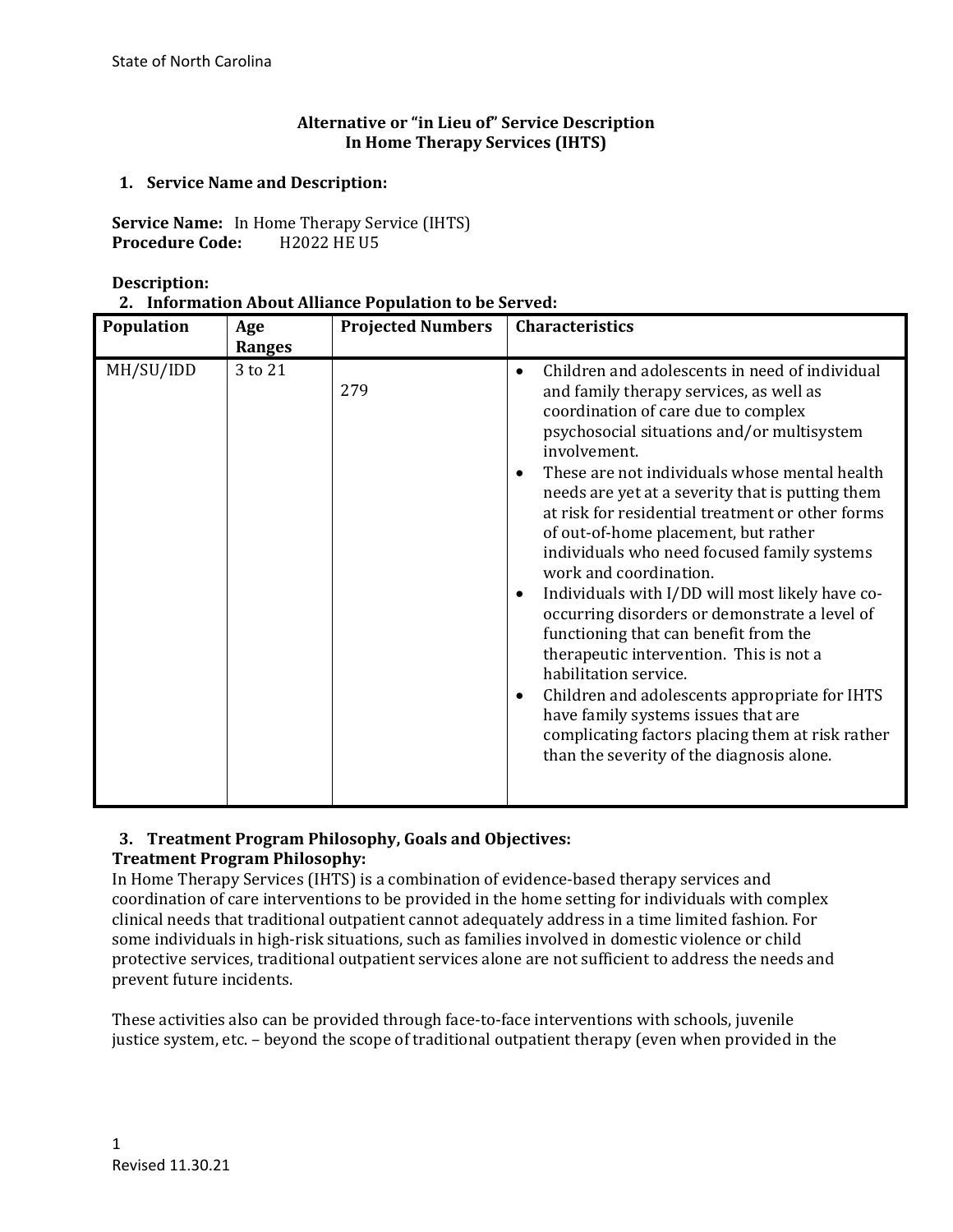home). This will make the service delivery seamless for the consumer and family and allow for flexibility in the intensity of coordination over the course of treatment with the ability to quickly address any issues that arise rather than having to wait for issues to become so severe that the individual meets special population criteria for care coordination.

This service has a care coordination aspect included in the definition.

## **Objectives and Goals:**

The use of this service will prevent consumers from receiving more restrictive levels of care and will intensively engage the families in treatment, which has been demonstrated to lead to successful outcomes.

- Prevent out of home placements
- Increased family resiliency
- Reduce presenting psychiatric or substance use disorder symptoms
- Reduction in utilization of crisis services
- Ensure linkage to and coordination with community services and resources

## **4. Expected Outcomes:**

Expected clinical outcomes include but are not limited to the following:

- Prevention of crisis episodes
- Reduction in symptomatology<br>• Beneficiary and family or cares
- Beneficiary and family or caregivers' engagement in the recovery process
- Improved beneficiary functioning in the home, school and community settings<br>• Ability of the beneficiary and family or caregiver to better identify and manage
- Ability of the beneficiary and family or caregiver to better identify and manage triggers, cues, and symptoms
- Individual's sustained improvement in developmentally appropriate functioning in specified life domains
- Individual's utilization of increased coping skills and social skills that mitigate life stresses resulting from the beneficiary's diagnostic and clinical needs
- Reduction of symptoms and behaviors that interfere with the Individual's daily living, such as negative effects of the substance use disorder or dependence, psychiatric symptoms, or both
- Decrease in delinquent behaviors when present<br>• Increased use of available natural and social sup
- Increased use of available natural and social supports by the beneficiary and family or caregivers
- Improvement in CANS score

## **5. Utilization Management:**

An IHTS unit is a per diem event with a minimum of two hours combined therapy and coordination of care. Only one unit may be billed per week. To be able to bill for this service, the provider must have provided a minimum of two hours of treatment during the week (Sunday to Saturday).

Prior Authorization for IHTS is required. Initial authorization for services may not exceed six months. Re-authorization must be conducted every six months.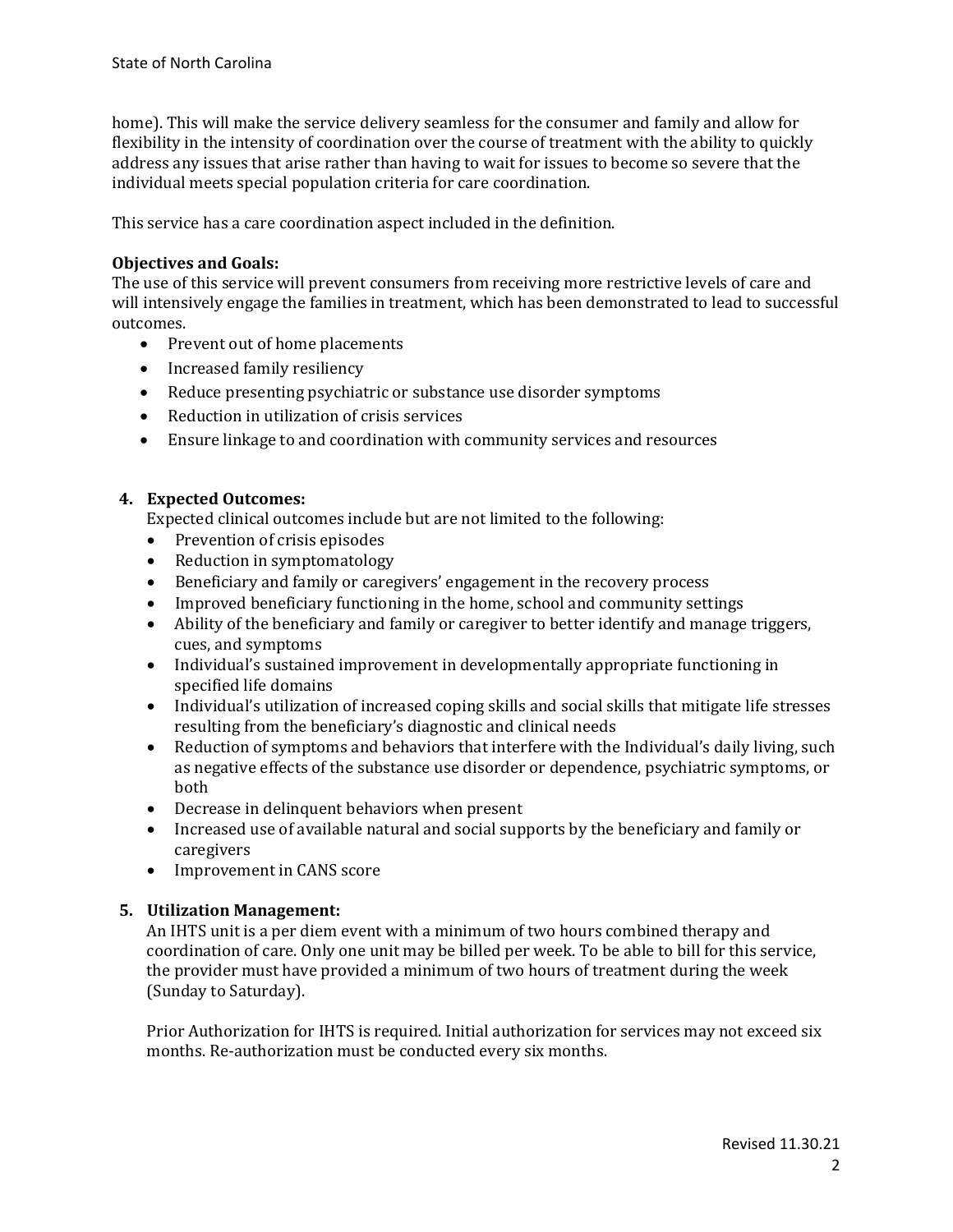## **Entrance Criteria**

The beneficiary (ages three to 20) is eligible for this service when **ALL** of the following criteria are met:<br>• tl

- there is a mental health or substance use disorder diagnosis (as defined by the DSM5, or any subsequent editions of this reference material), other than a sole diagnosis of intellectual and developmental disability
- based on the current comprehensive clinical assessment, this service was indicated and traditional office-based outpatient treatment services were considered or previously attempted, but were found to be inappropriate or not effective
- the clinical assessment identifies the need for linkage and/or coordination with other service systems or community resources to prevent family disruption or need for more intensive levels of care
- the beneficiary's symptoms and behaviors at home, school, or in other community settings due to the beneficiary's mental health or substance use disorder condition, are moderate to severe in nature and require intensive, coordinated clinical interventions
- evidence of problems in at least two major life domains, which are significantly affecting the consumer's behavioral health needs, as evidenced by at least **two** of the following:
	- · housing (problems with safety/stability)
	- · education/school
	- · physical health care linkage or access needs
	- · involvement with **one or more** of the following:
		- Department of Social Services (involvement due to allegations of abuse, neglect, etc. or involvement for prevention based on identification of at risk factor for potential removal of children from the home; safety concerns identified; reports that were unsubstantiated, but some concerns still identified or consumers in custody working towards family reunification)
		- Department of Juvenile Justice or other legal system (individuals) actively on probation, on diversion contracts, being discharged from jail or youth detention or identified as at risk for involvement due to criminal activities)
		- Exceptional Children's Program (actively involved with IEP, 504 plan, or alternative school setting; individuals identified as in need of these school services that are not yet actively in place; individuals that may be able to be maintained in traditional settings with some additional support and coordination, such as behavior plans or early intervention)
- The consumer does not present with an imminent risk of BOTH out of home placement based on MH/SA diagnosis AND does not have a history of multiple crisis events within the last 6 months.
- There is no evidence to support that alternative interventions would be equally or more effective, based on North Carolina community practice standards (Best Practice Guidelines of the American Academy of Child and Adolescent Psychiatry, American Psychiatric Association, American Society of Addiction Medicine)

### **Continued Service Review**

The CANS and CALOCUS tools will be used to guide the determination of whether an IHTS recipient continues to meet the entrance criteria above.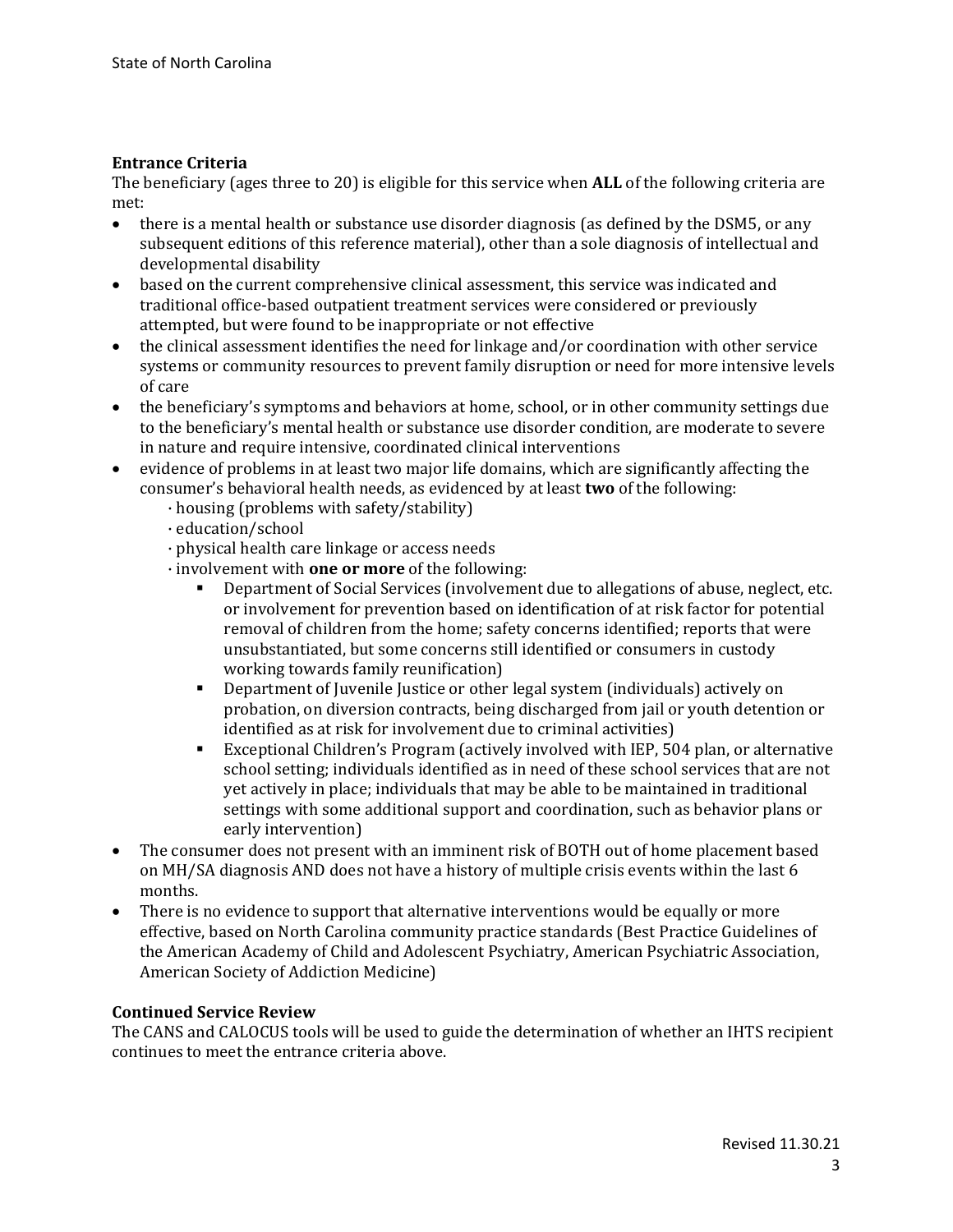- The individual is eligible to continue this service if the desired outcome or level of functioning has not been restored, improved, or sustained over the time frame outlined in the beneficiary's PCP; or
- the individual continues to be at risk for out-of-home placement, based on current clinical assessment, history, and the tenuous nature of the functional gains.

## **AND**

One of the following applies:

- The beneficiary has achieved current PCP goals, and additional goals are indicated as evidenced by documented symptoms;
- The beneficiary is making satisfactory progress toward meeting goals and there is documentation that supports that continuation of this service will be effective in addressing the goals outlined in the PCP;
- The beneficiary is making some progress, but the specific interventions in the PCP need to be modified so that greater gains, which are consistent with the beneficiary's premorbid level of functioning, are possible; or
- The beneficiary fails to make progress, or demonstrates regression, in meeting goals through the interventions outlined in the PCP. The beneficiary's diagnosis should be reassessed to identify any unrecognized co-occurring disorders, and interventions or treatment recommendations shall be revised based on the findings. This includes consideration of alternative or additional services.

### **Discharge Criteria**

- The individual has made significant progress toward rehabilitation goals and discharge to basic, office-based therapy services with the same licensed therapist is indicated.
- Recipient requires a more intensive level of care or service

# **Service Exclusions**

The following services do not occur during the same authorization period:

- a. Intensive In Home Services (IIHS)
- b. Multisystemic Therapy (MST)
- c. Day Treatment

d. Individual, group, and family therapy (billed as separate services, as these interventions as part of IHTS service)

e. Substance Abuse Intensive Outpatient Program (SAIOP)

- f. Child residential treatment services
- g. Psychiatric Residential Treatment Facility (PRTF)
- h. Substance abuse residential services

IHTS is not to be billed on dates when consumers are receiving inpatient hospitalization services, but may facilitate coordination of discharge plans if admission occurs.

## **EPSDT Special Provision**

### **Exception to Policy Limitations for a Medicaid Beneficiary under 21 Years of Age**

*42 U.S.C. § 1396d(r) [1905(r) of the Social Security Act]* 

Early and Periodic Screening, Diagnostic, and Treatment (EPSDT) is a federal Medicaid requirement that requires the state Medicaid agency to cover services, products, or procedures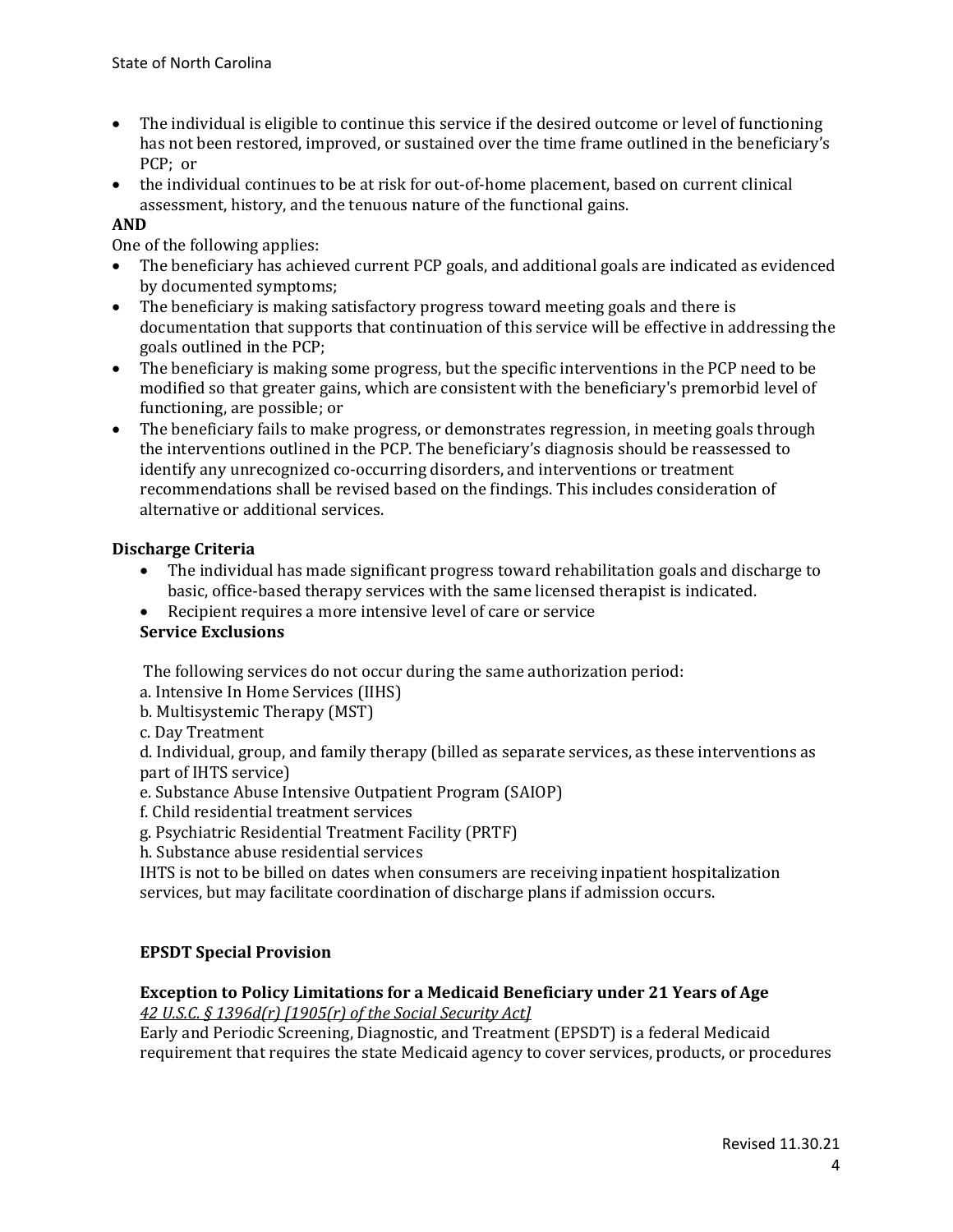for Medicaid beneficiary under 21 years of age if the service is medically necessary health care to correct or ameliorate a defect, physical or mental illness, or a condition [health problem] identified through a screening examination (includes any evaluation by a physician or other licensed practitioner). This means EPSDT covers most of the medical or remedial care a child needs to improve or maintain his or her health in the best condition possible, compensate for a health problem, prevent it from worsening, or prevent the development of additional health problems.

Medically necessary services will be provided in the most economic mode, as long as the treatment made available is similarly efficacious to the service requested by the beneficiary's physician, therapist, or other licensed practitioner; the determination process does not delay the delivery of the needed service; and the determination does not limit the beneficiary's right to a free choice of providers.

EPSDT does not require the state Medicaid agency to provide any service, product or procedure:

- 1) That is unsafe, ineffective, or experimental or investigational.
- 2) That is not medical in nature or not generally recognized as an accepted method of medical practice or treatment.

## *EPSDT and Prior Approval Requirements*

- 1) If the service, product, or procedure requires prior approval, the fact that the beneficiary is under 21 years of age does NOT eliminate the requirement for prior approval.
- 2) IMPORTANT ADDITIONAL INFORMATION about EPSDT and prior approval is found in the *NCTracks Provider Claims and Billing Assistance Guide,* and on the EPSDT provider page. The Web addresses are specified below.

*NCTracks Provider Claims and Billing Assistance Guide*:

https://www.nctracks.nc.gov/content/public/providers/provider-manuals.html EPSDT provider page: http://www.ncdhhs.gov/dma/epsdt/

Service limitations on scope, amount, duration, frequency, location of service, and other specific criteria described in clinical coverage policies may be exceeded or may not apply as long as the provider's documentation shows that the requested service is medically necessary "to correct or ameliorate a defect, physical or mental illness, or a condition" [health problem]; that is, provider documentation shows how the service, product, or procedure meets all EPSDT criteria, including to correct or improve or maintain the beneficiary's health in the best condition possible, compensate for a health problem, prevent it from worsening, or prevent the development of additional health problem.

# **A. Staffing Qualifications, Credentialing Process, and Levels of Supervision Administrative and Clinical) Required:**

# **Provider Requirements**

HTS is provided by staff employed by a mental health, substance use, or intellectual and developmental disability (MH/SU/DD) provider organization that meets all of the following requirements: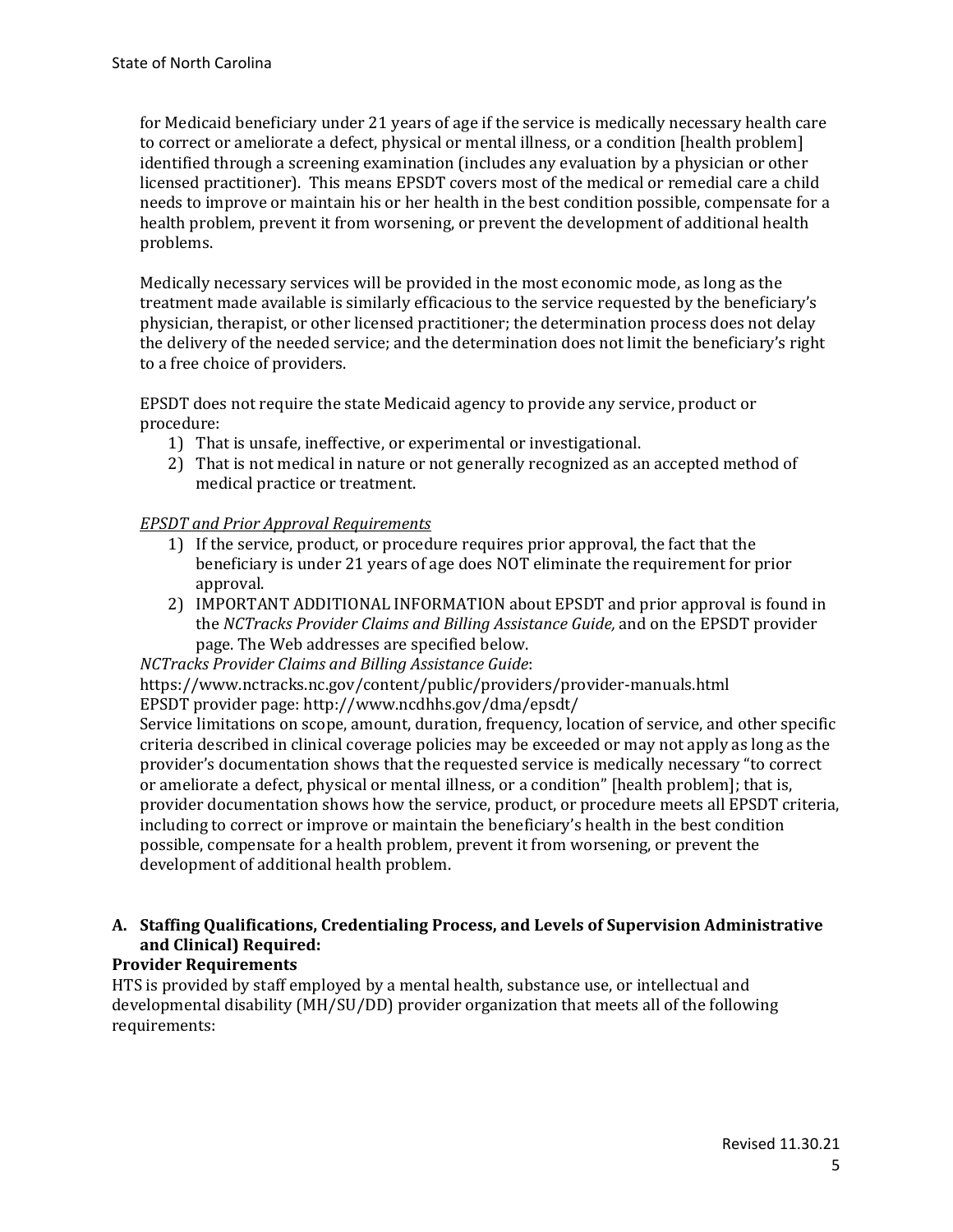· Meets the provider qualification policies, procedures, and standards established by NC Medicaid for Intensive In Home Services (IIHS) outlined in NC Medicaid Clinical Policy 8A Enhanced Mental Health and Substance Abuse Services

· Meets the provider qualification policies, procedures, and standards established by the Division of Mental Health, Developmental Disabilities and Substance Abuse Services and the requirements of 10A NCAC 27G. These policies and procedures set forth the administrative, financial, clinical, quality improvement, and information services infrastructure necessary to provide services.

· Enrolled with Cardinal Innovations Healthcare as a Medicaid provider of IHTS

· Established as a legally recognized entity in the United States and qualified/registered to do business as a corporate entity in the State of North Carolina

· Achieve national accreditation with one of the accrediting bodies approved by the N.C. Department of Health and Human Services (DHHS) within one year of enrollment as a provider with NC Medicaid

### **Staffing Requirements**

- Licensed Professional (LP) Full or associate licensed professional who has the knowledge, skills and abilities required by the population and age to be served. The licensed professional will be responsible for all therapy provision and may also perform the coordination and coordination of care functions.
- For services focused on substance use disorder interventions, the therapist must be either a certified clinical supervisor (CCS) or a licensed clinical addiction specialist (LCAS).
- May also use Qualified Professional (QP) in addition to the LP QP who has the knowledge, skills and abilities required by the population and age to be served to provide coordination of care and case coordination tasks
- May also use Associate Professional (AP) in addition to the LP AP who has been trained as a Family Partner and who has the knowledge, skills, and abilities required by the population and age to be served to provide coordination of care and coordination of care functions. Training as a Family Partner includes the following trainings, at minimum.
	- o Family Partner 101
	- o Motivational Interviewing
	- o CFT 1
	- o Trauma Informed Care
	- o WRAP (Wellness Recovery Action Planning)
- The QP and/or AP would perform only the coordination and coordination of care functions, although they may reinforce some of the skills and interventions being implemented through the therapy sessions.
- The LP, OP and, AP must complete the following trainings:
	- o All mandatory state and employee training as required by North Carolina General Statutes or substantial equivalency for federally recognized tribal providers or Indian Health Service providers.
	- o 1 hour of crisis response training
	- $\circ$  Training on crisis plan development to be able to develop enhanced crisis plan for all youth under this definition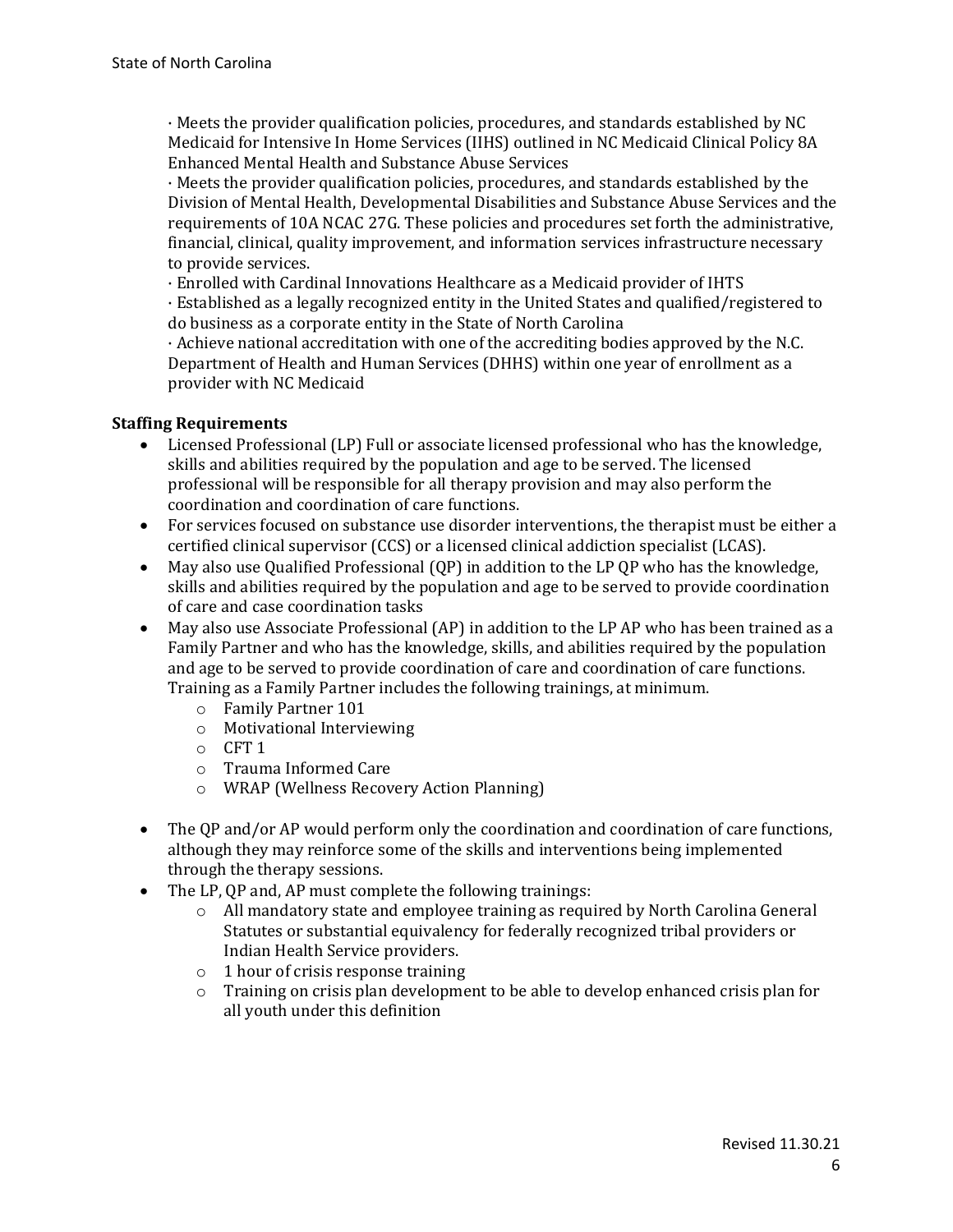- $\circ$  A minimum of 24 hours of training, completed within the past 10 years, in therapy practices, clinical interventions and treatment modalities to the population being served
- $\circ$  For the selected evidence based treatment modality, LP would have completed training as required for the treatment modality by the developer of the model or qualified trainer.
- $\circ$  For trauma-focused treatment, this would include participation in the yearlong learning collaborative.
- o Annual follow-up training and ongoing continuing education as required for the chosen modality (a minimum of 10 hours annually in the chosen modality would be required, unless best-practice training recommendations for the specific modality recommend more)

#### **Supervision:**

Clinicians would follow the standard credentialing process. QP/APs would receive supervision as outlined in an individualized supervision plan.

#### **B. Unit of Service:**

| <b>Services</b>          | rate | unit of<br>service |
|--------------------------|------|--------------------|
| In Home Therapy Services | 280  | 1 unit per<br>week |
|                          |      |                    |
|                          |      |                    |

### **C. Anticipated Units of Service per Person:**

The average consumer will receive this service for up to six months, so the expected utilization is 24 units.

### **D. Targeted Length of Service:**

6 months. Continued length of stay requires authorization.

#### **E. Describe why this service is needed and is different than any State Plan or alternative service already defined. If implemented in other states, describe successful outcomes.**

This service addresses a gap in care without having to move to a more intrusive in-home service. Both an individual and family trauma focused approach provides for an intensive periodic direct and indirect services. This coordination and linkages across systems better assures continuity of supports and interventions across settings.

The team structure allows flexibility in the makeup to assure that the team serving the individual and their family is tailored to meet their needs. There will always be at least 2 members of the team and it could entail licensed staff only or a combination of trained QPs or Aps.